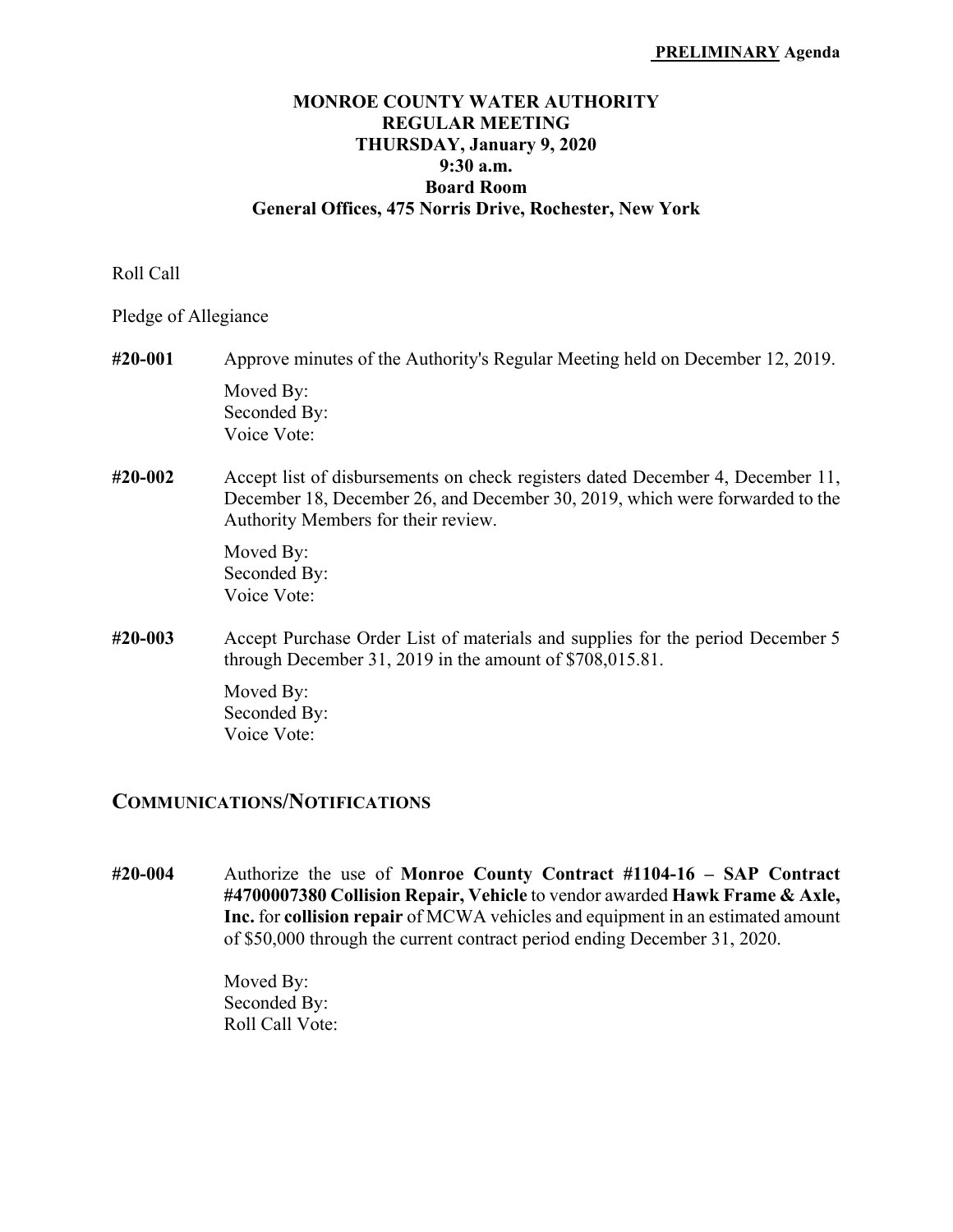## **MONROE COUNTY WATER AUTHORITY REGULAR MEETING – January 9, 2020 Page 2**

**#20-005** Authorize the purchase of one **(1) New 2020 Conventional Full Truck with Crane and Custom Platform Body** from **Regional International Corporation** at a net delivered cost of \$244,561 with trade-in of one (1) MCWA Unit #761, Freightliner M2/Flatbed with Palfinger Crane.

> Moved By: Seconded By: Roll Call Vote:

**#20-006** Authorize the purchase of a total of **nine (9) New 2020 Chevrolet Vehicles** in the amount of \$311,236 from low responsive, responsible bidder, **Hoselton Chevrolet, Inc.** 

> Moved By: Seconded By: Roll Call Vote:

**#20-007** Authorize the Executive Director to execute an agreement with **Spruce Technology, Inc.** for **Professional Information Technology Services** associated with the **MCWA Website Redesign, Customer Portal, and Chat Window** project.

> Moved By: Seconded By: Roll Call Vote:

**#20-008** Authorize the award of a unit price contract for **Medium Voltage Electrical Equipment Preventive Maintenance and Repair Services** to the low responsive, responsible bidder, **HMT, Inc.** in the bid amount of \$41,678 with the option to extend the contract up to four (4) additional one-year terms upon mutual consent.

> Moved By: Seconded By: Roll Call Vote:

**#20-009** Authorize the award of a unit price contract for the **Brace Road and Boughton Hill Road Water Main Replacements Project** to the low responsive, responsible bidder, **Villager Construction, Inc.** in the bid amount of \$1,130,000.

> Moved By: Seconded By: Roll Call Vote: